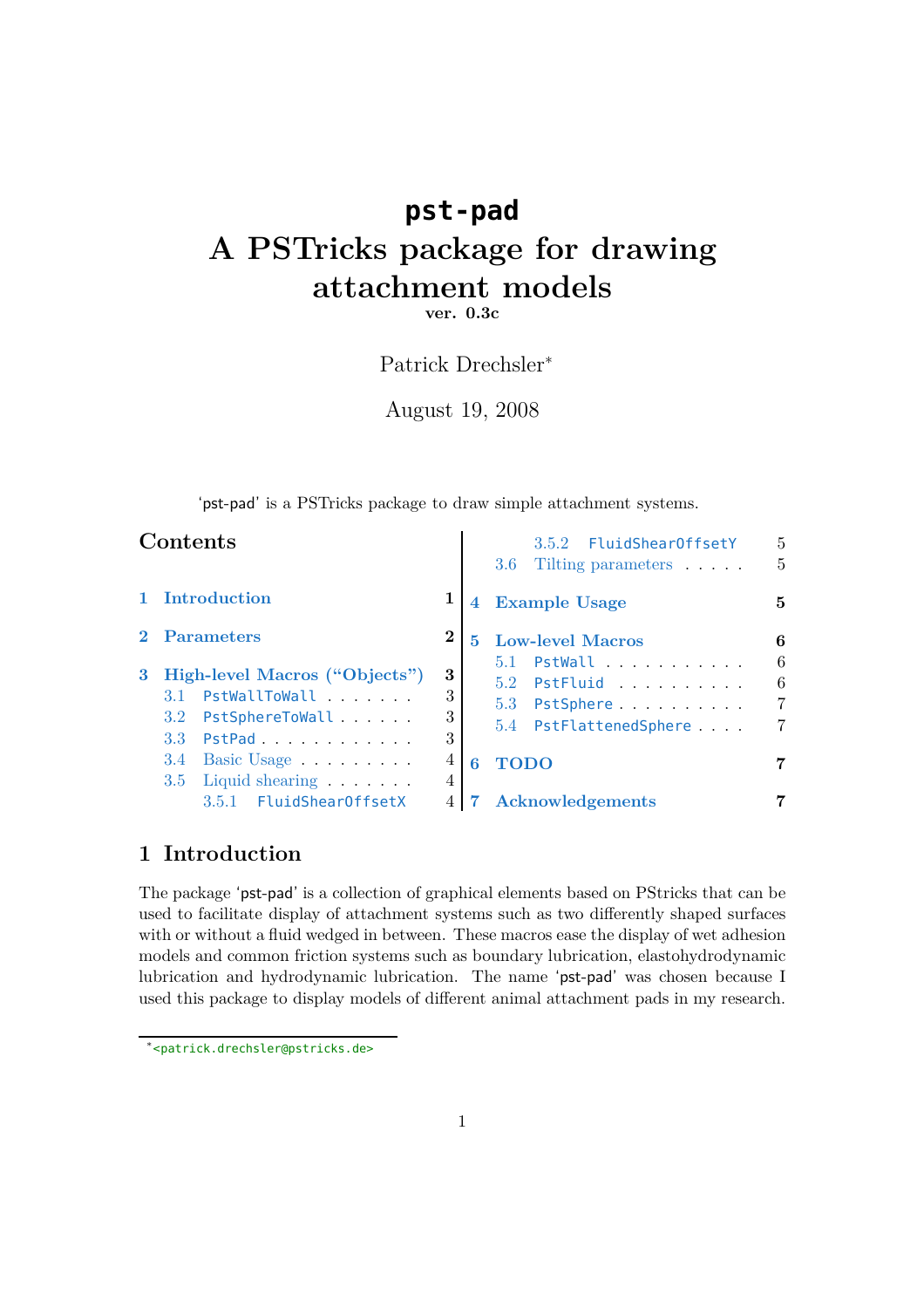# <span id="page-1-0"></span>**2 Parameters**

There are specific parameters defined to easily change the behaviour of the pst-pad objects you are drawing.

**fluid (boolean):** (*default: true*) **WallThickness (dimension):** (*default: 1*) **WallString (string):** (*default:* ) **WallAngle (PSTricks color):** (*default: 0*) **WallLineWidth (dimension):** (*default: 1pt*) **WallLineColor (PSTricks color):** (*default: black*) **SphereStartAngle (dimension):** (*default: 180*) **SphereEndAngle (boolean):** (*default: 360*) **SphereRadius (dimension):** (*default: 1*) **ShpereString (string):** (*default:* ) **SphereOffset (dimension):** (*default: 0*) **SphereFillColor (PSTricks color):** (*default: white*) **SphereLineWidth (dimension):** (*default: 1pt*) **SphereLineColor (PSTricks color):** (*default: black*) **FSphereHeight (dimension):** (*default: 2*) **FSphereFillColor (PSTricks color):** (*default: lightgray*) **FSphereString (string):** (*default:* ) **FSphereLineWidth (dimension):** (*default: 1pt*) **FSphereLineColor (PSTricks color):** (*default: black*) **FluidMaxRadius (dimension):** (*default: 1*) **FluidMinRadius (dimension):** (*default: .5*) **FluidHeight (dimension):** (*default: .5*) **FluidFillColor (PSTricks color):** (*default: yellow*) **FluidString (string):** (*default:* ) **FluidShearOffsetX (dimension):** (*default: 0*) **FluidShearOffsetY (dimension):** (*default: 0*) **FluidLineWidth (dimension):** (*default: 1pt*) **FluidLineColor (PSTricks color):** (*default: black*) **StringA (string):** (*default:* ) **StringB (string):** (*default:* ) **TotalAngle (angle):** (*default: 0*)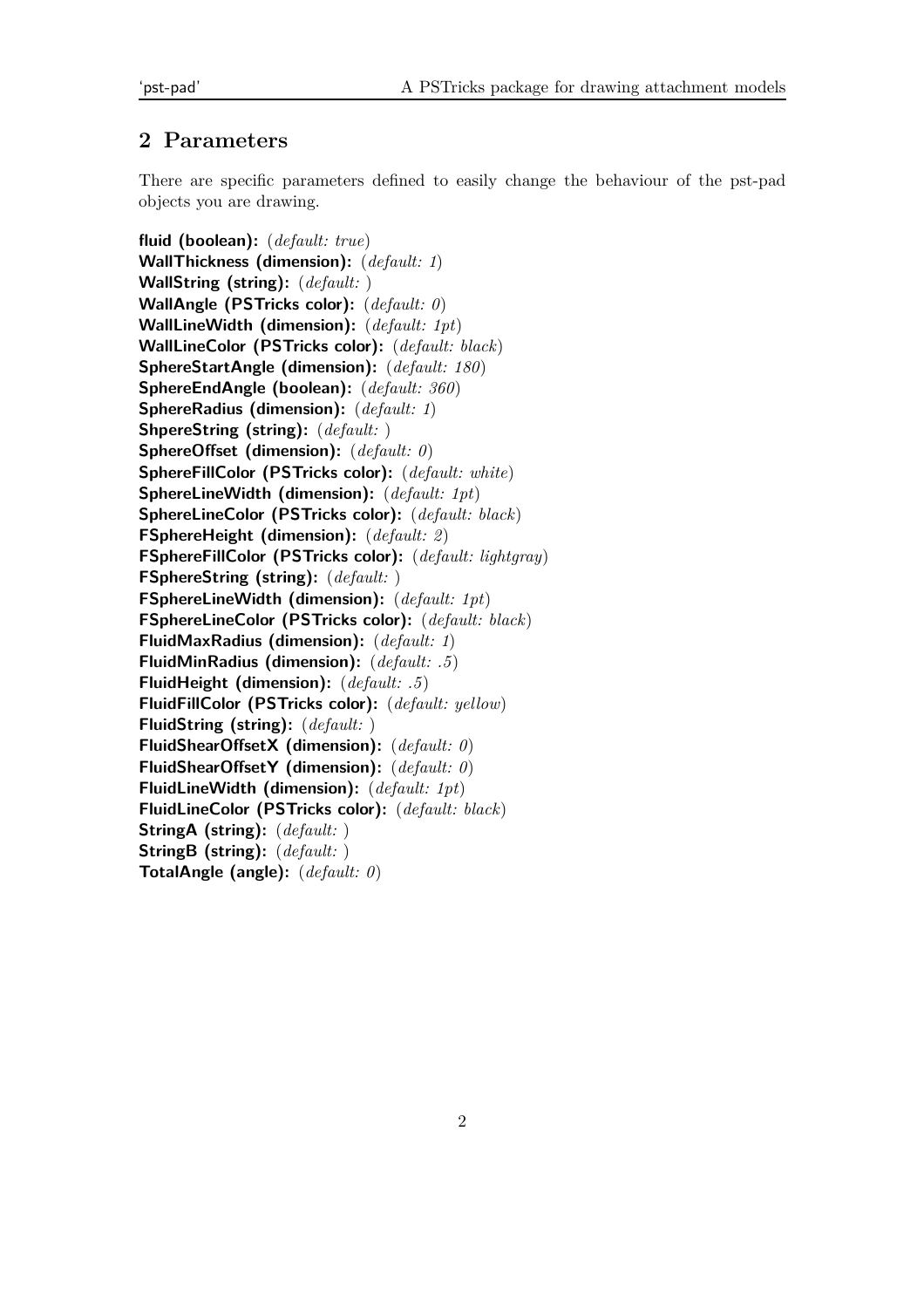# <span id="page-2-0"></span>**3 High-level Macros ("Objects")**

There are three high-level macros: PstWallToWall, PstSphereToWall and PstPad.

# <span id="page-2-1"></span>**3.1 PstWallToWall**

<span id="page-2-3"></span><span id="page-2-2"></span>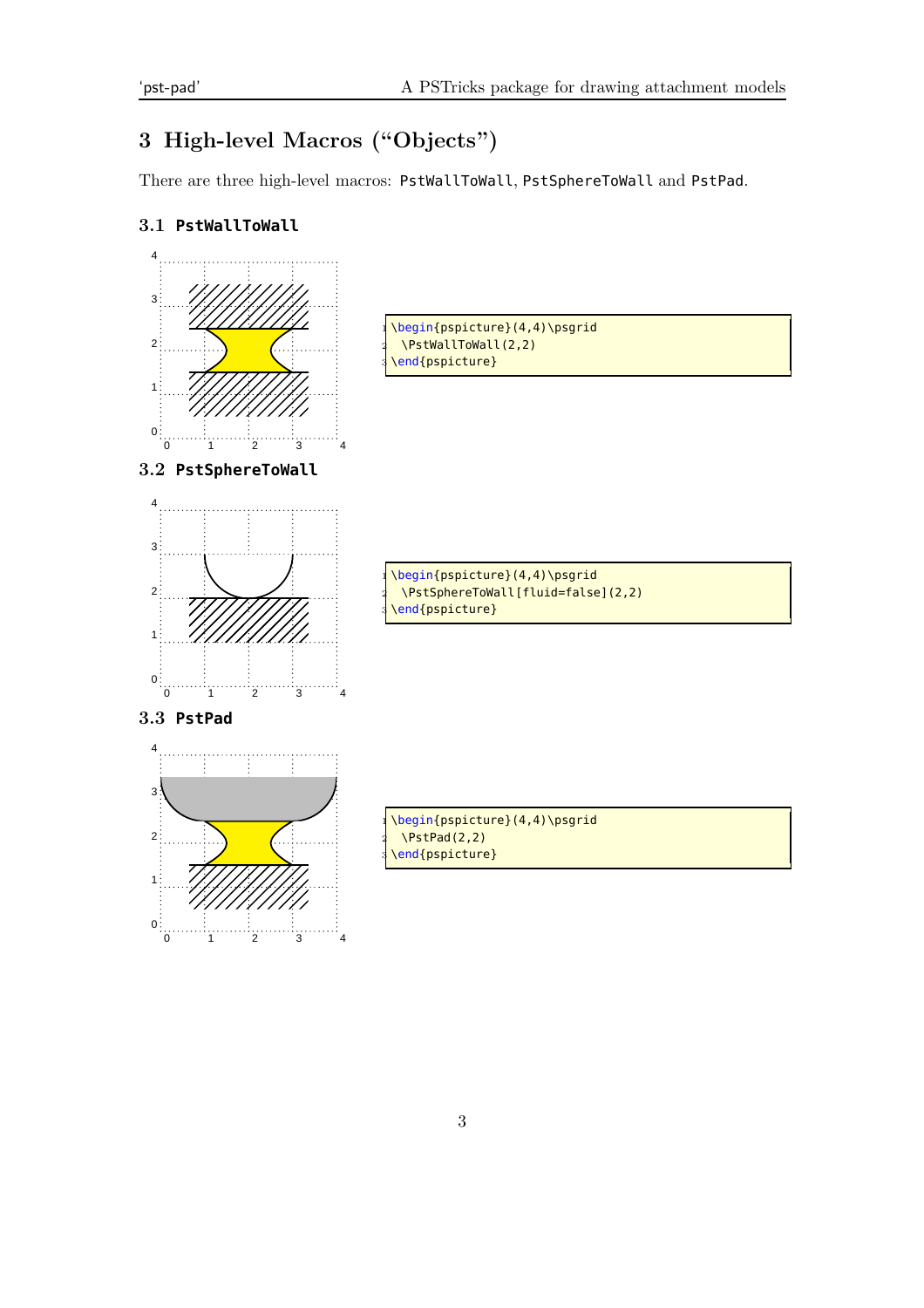#### <span id="page-3-0"></span>**3.4 Basic Usage**

The following figure shows the usage of some basic parameters with the PstPad macro. Green and brown colored values in parentheses give default and example values, respectively.



#### <span id="page-3-1"></span>**3.5 Liquid shearing**

Sheared liquids sandwiched in between two surfaces can also be displayed. The following figures shows the usage of the parameters FluidShearOffsetX and FluidShearOffsetY. Again, green and brown colored values in parentheses give default and example values, respectively.

#### <span id="page-3-2"></span>**3.5.1 Parameter FluidShearOffsetX**

<span id="page-3-3"></span>FluidShearOffsetX describes the x offset from the current value of FluidMaxRadius.

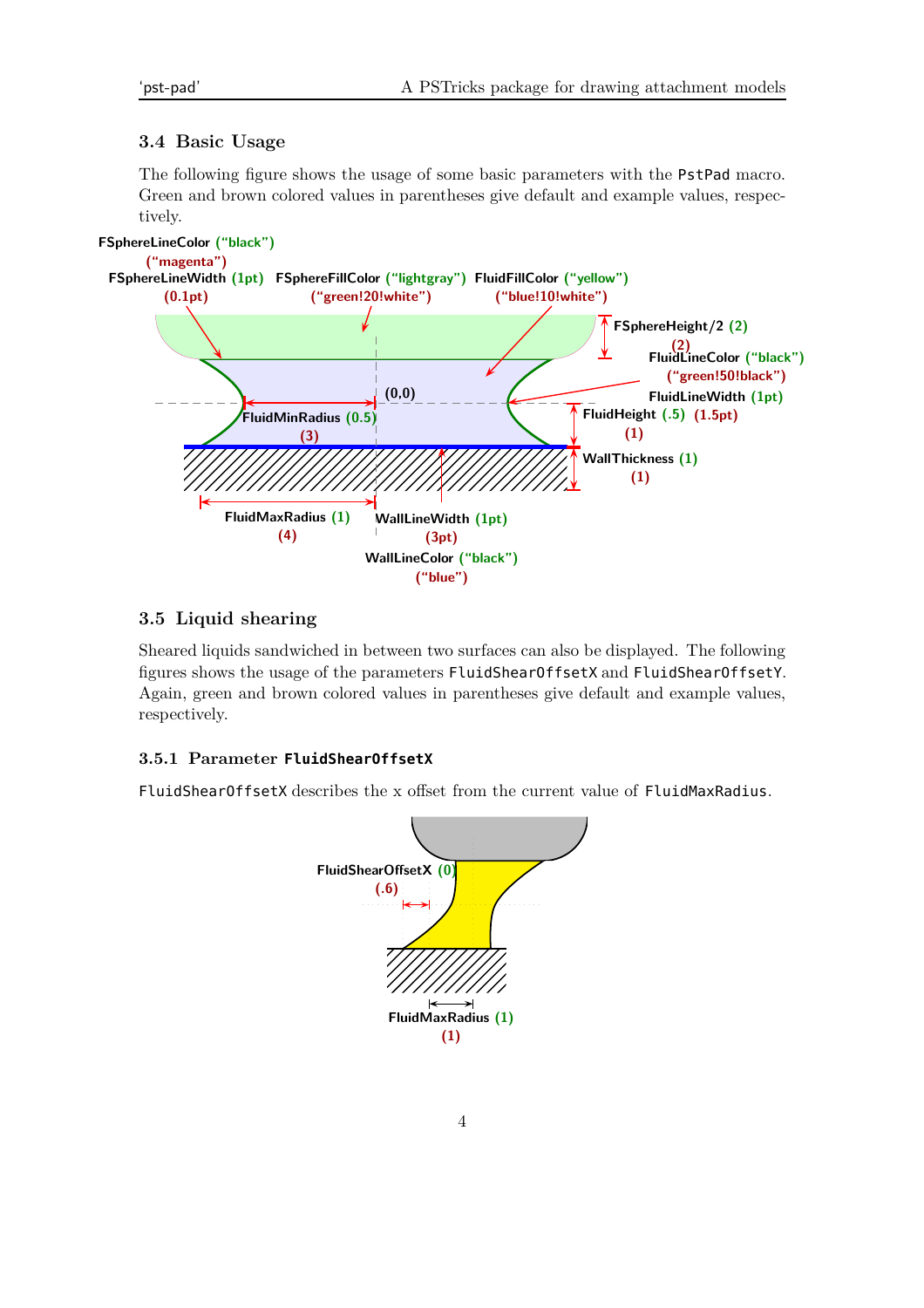#### **3.5.2 Parameter FluidShearOffsetY**

FluidShearOffsetY describes the y offset from zero to determine the curvature of the meniscus.



# <span id="page-4-0"></span>**3.6 Tilting parameters**

The following figure shows the usage of the TotalAngle parameter. The default angle is 0 degrees. Again, green and brown colored values in parentheses give default and example values, respectively.



<span id="page-4-1"></span>**4 Example Usage**



\begin{pspicture}(4,4)\psgrid 2 \PstWallToWall[% 3 FluidFillColor=red,% 4 TotalAngle=10%  $](2,2)$ \end{pspicture}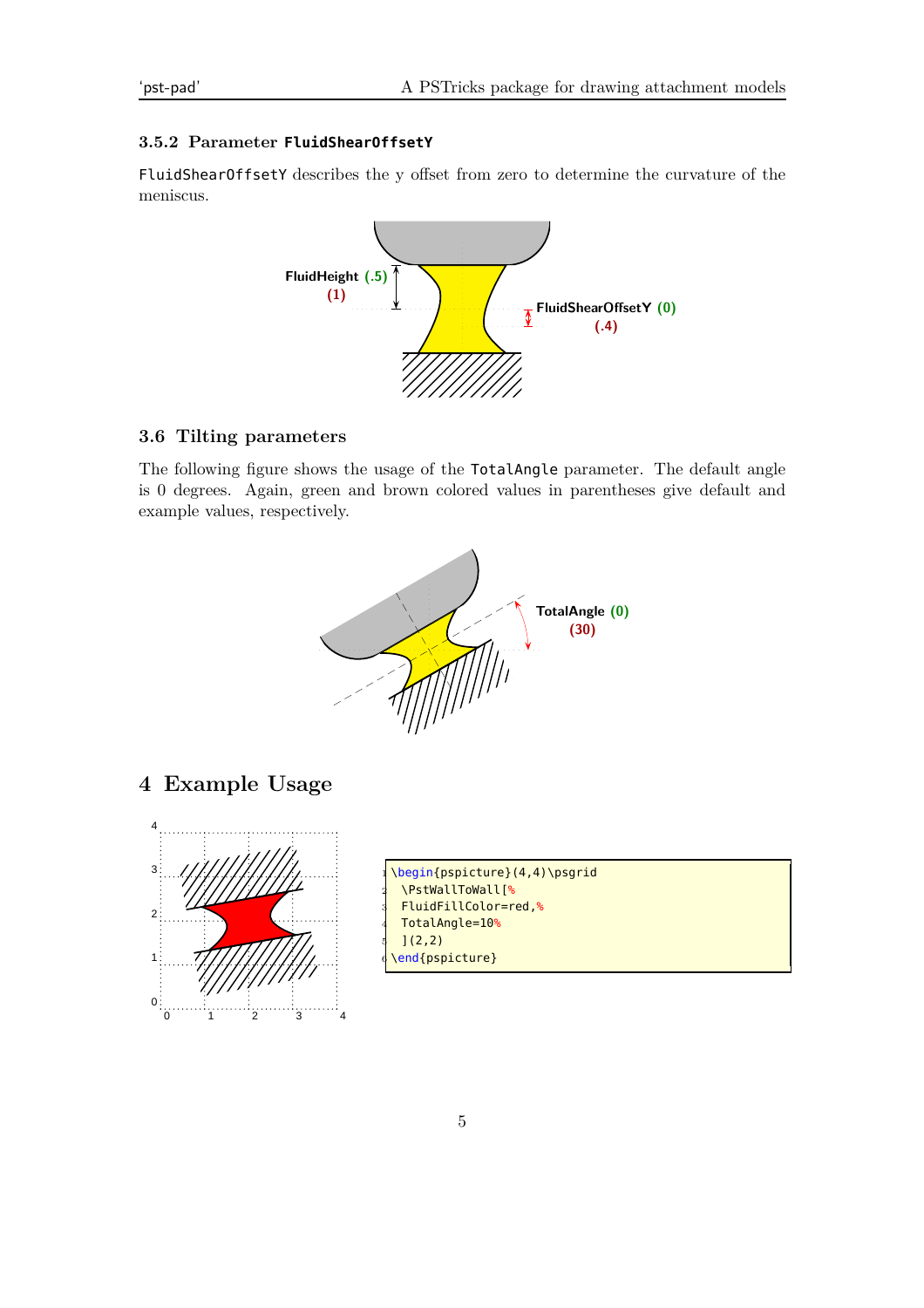

# <span id="page-5-0"></span>**5 Low-level Macros**

There are four low-level macros: PstWall, PstFluid, PstSphere and PstFlattenedSphere.

### <span id="page-5-1"></span>**5.1 PstWall**



<span id="page-5-2"></span>**5.2 PstFluid**



\begin{pspicture}[showgrid=true](4,2)  $\N$ stWall(2,1.5) \end{pspicture}

\begin{pspicture}[showgrid=true](4,2)  $\rvert(2,1)\{\Delta[unit=1pt](0,0)\}\$ \end{pspicture}